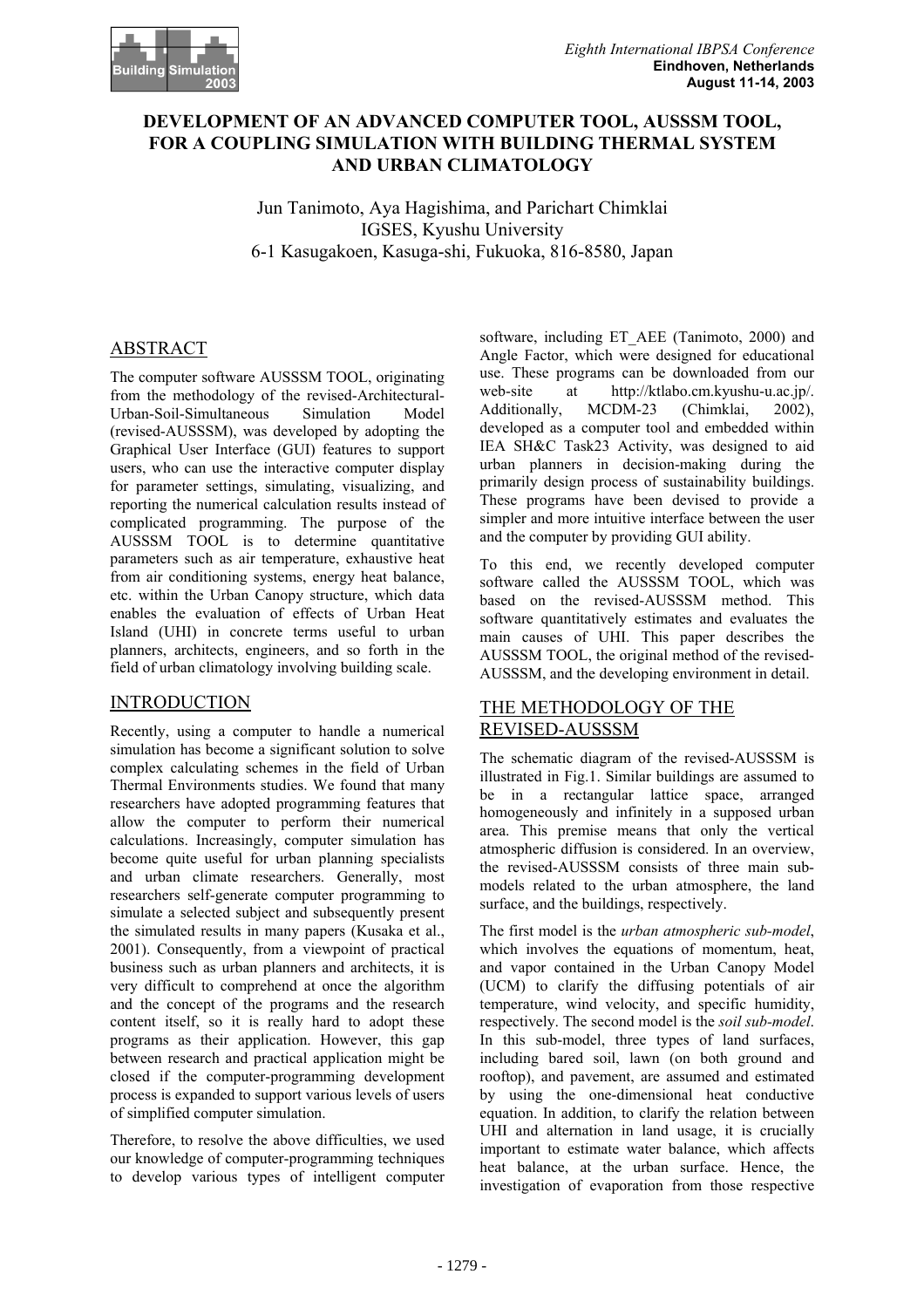surfaces is also considered. The last model is the building sub-model, which is used to clarify the building heat load and the exhaustive heat corresponding to HVAC systems, and, finally, the solar radiation exchange in the urban canopy.

These three main sub-models are adopted based on one-dimensional transportation equations, which are involved in the several simplified models we developed for estimating source terms. The submodels have relatively the same level of accuracy, which allows us to obtain a practically correct and significant solution. In a practical calculation process, all sub-models are coupled dynamically, which means the revised-AUSSSM is treated as a whole; that is, as a complete simultaneous non-linear system.

In fact, a one-dimensional model is inadequate to predict the urban microclimate in a particular area (e.g., Tokyo, New York, and so on). However, it seems to be rather appropriate when you discuss a hypothetical or typical urban area from a general viewpoint. In addition, the smaller computing load of a one-dimensional model makes it possible to conduct a large number of numerical experiments, inevitably required in the case of quantitative analysis.

Using the revised-AUSSSM, you can assume various factors possibely affecting on UHI as shown in Table 1, which shows one of the examples for factors and levels in a numerical experiment. You can find out the model structure at Hagishima  $(2001)$  &  $(2002)$ , and Tanimoto (2002) has more detail.



*Figure 1 The schematic diagram of the revised-AUSSSM.*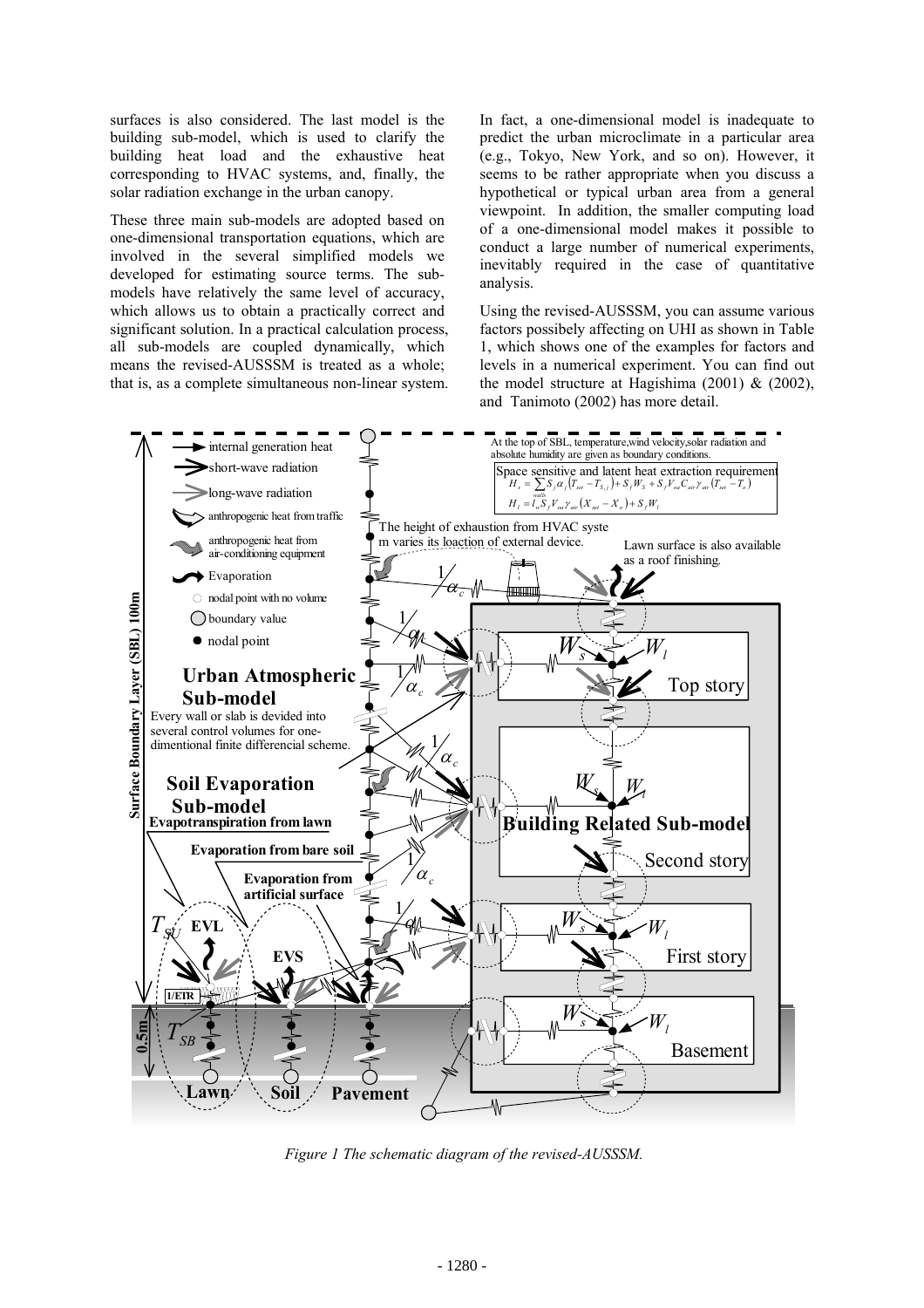*Table 1 Factors and Levels in a certain numerical experiment based on the Taguchi Design of Experiment Theory using the revised-AUSSSM.* 

| Factor       |                                                             |                                                       |                                                                       |                                                                                                     |  |  |  |
|--------------|-------------------------------------------------------------|-------------------------------------------------------|-----------------------------------------------------------------------|-----------------------------------------------------------------------------------------------------|--|--|--|
|              | Level                                                       | L1                                                    | L <sub>2</sub>                                                        | L <sub>3</sub>                                                                                      |  |  |  |
| A            | <b>Building Volume Proportion</b>                           | 700%                                                  | 1000%                                                                 | 1300%                                                                                               |  |  |  |
| B            | Gross Building Volume Proportion                            | 150%                                                  | 250%                                                                  | 350%                                                                                                |  |  |  |
| $\mathbf C$  | Ground Surface Covering                                     | Asphalt 1 : Lawn 0                                    | Asphalt 1 : Lawn 1                                                    | Asphalt 0 : Lawn 1                                                                                  |  |  |  |
| D            | Glazing Area Proportion on<br><b>Building Walls</b>         | 35%                                                   | 60%                                                                   | 85%                                                                                                 |  |  |  |
| E            | Reflectance of Solar Radiation for<br><b>Building Walls</b> | 0.8<br>(high-albedo painting finish)                  | 0.5                                                                   | 0.2                                                                                                 |  |  |  |
| $\mathbf{F}$ | Heat Generation in Building Space                           | <b>General Present Status</b>                         | 1.5 times                                                             | 2 times                                                                                             |  |  |  |
| G            | Set Room Air Temperature for<br><b>HVAC Control</b>         | $24^{\circ}$ C                                        | $26^{\circ}$ C                                                        | $28^{\circ}$ C                                                                                      |  |  |  |
| H            | <b>HVAC</b> Systems                                         | Private System<br>HPair 30%<br>$TR:31\%$<br>$AR:39\%$ | Private System + HST<br>$HST+HPair 30%$<br>$HST+TR:31\%$<br>$AR:39\%$ | $DHC + HST$<br>$DHC+HST+HPair: 27\%$<br>$DHC+HST+HPwater.41\%$<br>$DHC+HST+TR:9\%$<br>$DHC+A R:23%$ |  |  |  |
| I            | Rooftop finishing                                           | None                                                  | 50% Vegetation                                                        | 100% Vegetation                                                                                     |  |  |  |
| J.           | <b>HVAC Systems Operating Time</b>                          | 8:00am-21:00pm                                        | 20:00pm-8:00am                                                        | 12:00pm-1:00am                                                                                      |  |  |  |
| $\mathbf K$  | Reflectance of Solar Radiation for<br>Rooftop               | 0.8                                                   | 0.5                                                                   | 0.3                                                                                                 |  |  |  |
| L            | Reflectance of Solar Radiation for<br>Asphalt               | 0.8                                                   | 0.5                                                                   | 0.1                                                                                                 |  |  |  |

Considered Interactions : AxB, AxC, AxD, AxE , BxC, BxE, BxF, BxH, BxI, BxK, BxL, CxL, DxE, DxF, ExF, ExI, FxG, FxH, FxJ, GxH, GxI, HxI, HxJ, HxK, IxK *DHC* : District Heating and Cooling System, *HST* : Heat Storage System, *HPair* : Air Source Heat Pump, *TR* : Turbo Refrigerator, *AR* : Gas Fueled Absorption Refrigerator

# THE METHODOLOGY OF THE REVISED-AUSSSM

### **AUSSSM TOOL Structure**

The AUSSSM TOOL has three offshoot programs: *Simulator*, *PostGraph*, and *Viewer*, as shown in Fig. 2. *Simulator* works as a preprocessor for data input, and as a solver based on the revised-AUSSSM. *PostGraph* provides a wide variety of schematic expressions for the simulation results. Those two programs work together to run the simulation solver, whereas *Viewer* functions alone, providing stages to see a set of results of characteristic values coming from a compact database to confirm various factorial effects on UHI. The results are solved previously based on the Taguchi's Design of Experiment (DOE) theory.

### **Applications of** *Simulator*

*Simulator* carries out the numerical simulation process based on the revised-AUSSSM executed file to calculate the groups of data used to estimate UHI effect depending on the input conditions such as urban & building design data, meteorological data, and HVAC systems data. Fig. 3 illustrates the dialog for input data related to urban and building design, and Fig. 4 shows the dialog for input data related to HVAC systems. Regarding HVAC systems data,



*Figure 2 The holistic structure of the AUSSSM TOOL.*

although there are 14 systems to provide the default data, the user can add and define up to 10 new systems. The meteorological data is the group of data on air temperature, humidity, wind velocity at Surface Boundary Layer (SBL), solar radiation or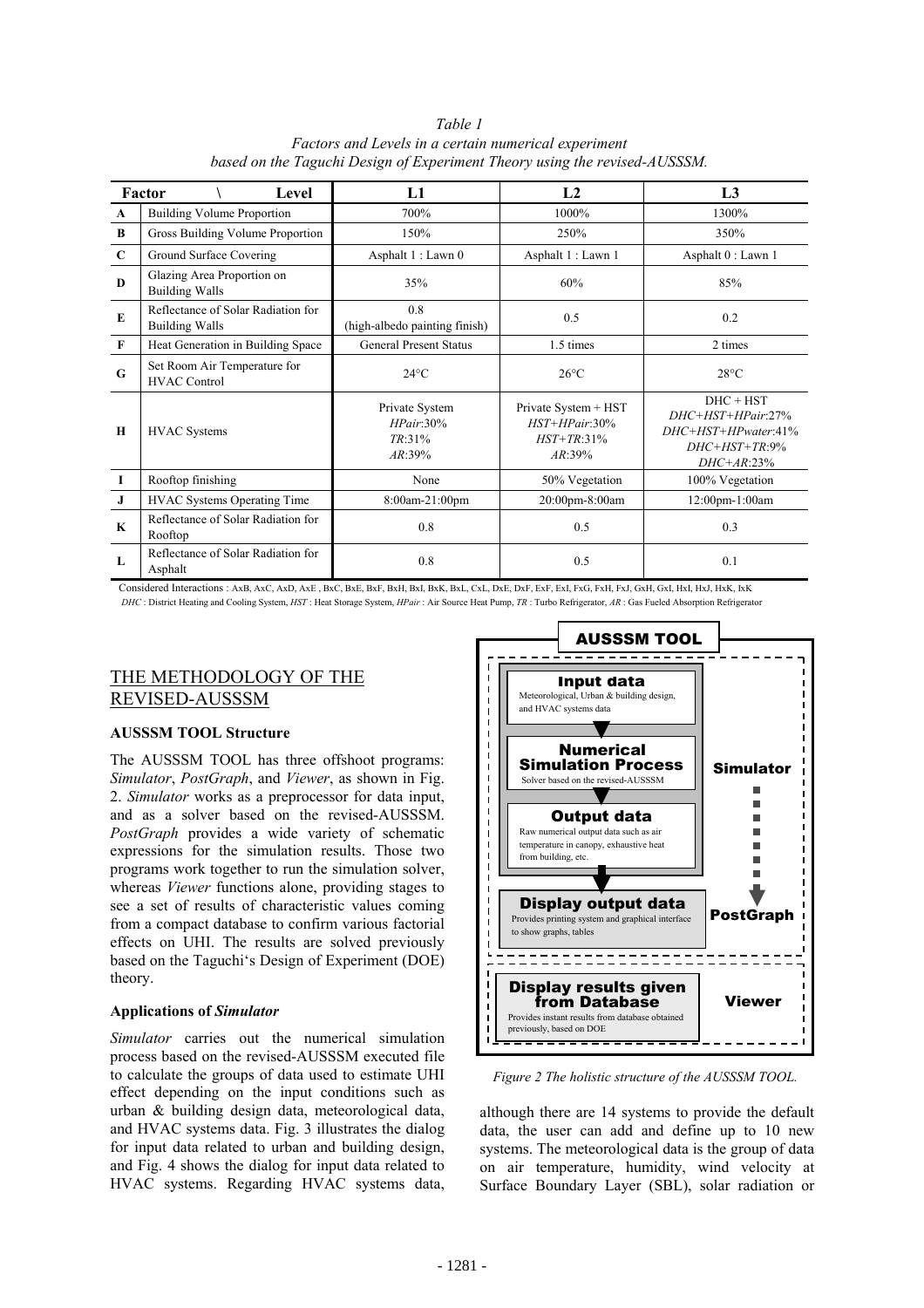geographical information, all of which were obtained from the statistical record of a hot day during the summer season in Tokyo.

After all of the input conditions have been defined, the numerical simulation process is conducted by taking the revised-AUSSSM executed file as a solver. All of the calculated results are saved into an .opt file and ready to make viewing by using *PostGraph*.

### **Viewing the calculated results by** *PostGraph*

*PostGraph* allows the user to display, export (datahandling), or print the output data given by performing the numerical simulation process on the *Simulator* with an interactive environment. To bring up the graphical display, the user is first required to



*Figure 3 The input data related to urban and building design (default values).* 

| No.                                                                                                                                                     | <b>HVAC System</b>                                                    | ,  | Load<br><b>Sharing</b><br>Weight | <b>Proportion of</b><br><b>Sensitive to Total</b><br><b>Heat Exhaustion</b> | <b>Altitude of Exhaustion</b>      |  |
|---------------------------------------------------------------------------------------------------------------------------------------------------------|-----------------------------------------------------------------------|----|----------------------------------|-----------------------------------------------------------------------------|------------------------------------|--|
| 1                                                                                                                                                       | DHC+HPair                                                             |    | 0.00                             | 1.000                                                                       | From Half height of Bu             |  |
| $\overline{2}$                                                                                                                                          | DHC+HPwater                                                           |    | 0.00                             | 0.000                                                                       | $-N/A$ .                           |  |
| 3                                                                                                                                                       | DHC+SHPwater                                                          | г  | 0.00                             | 0.000                                                                       | $-N/A$                             |  |
| 4                                                                                                                                                       | DHC+TR                                                                | г  | 0.00                             | 0.125                                                                       | From Half height of Bu             |  |
| 5                                                                                                                                                       | DHC+AR                                                                | г  | 0.00                             | 0.113                                                                       | From Half height of Bu             |  |
| $\overline{6}$                                                                                                                                          | DHC+HST+HPair                                                         | ┍  | 0.00                             | 1.000                                                                       | From Half height of Bu             |  |
| 7                                                                                                                                                       | DHC+HST+HPwater                                                       | ┍  | 0.00                             | 0.000                                                                       | $-N/A$ .                           |  |
| $\overline{8}$                                                                                                                                          | DHC+HST+SHPwater                                                      | г  | 0.00                             | 0.000                                                                       | $-N/A$ .                           |  |
| $\overline{9}$                                                                                                                                          | DHC+HST+TR                                                            | ┍  | 0.00                             | 0.125                                                                       | From Half height of Bu             |  |
| 10                                                                                                                                                      | <b>HPair</b>                                                          | ঢ় | 0.30                             | 1.000                                                                       | From Every floors                  |  |
| 11                                                                                                                                                      | <b>TR</b>                                                             | ⊽  | 0.31                             | 0.125                                                                       | From Roof top                      |  |
| 12                                                                                                                                                      | lar.                                                                  | ⊽  | 0.39                             | 0.113                                                                       | From Roof top                      |  |
| 13                                                                                                                                                      | HST+HPair                                                             |    | 0.00                             | 1.000                                                                       | From Every floors                  |  |
| 14                                                                                                                                                      | HST+TR                                                                |    | 0.00                             | 0.125                                                                       | From Roof top                      |  |
| 15                                                                                                                                                      | Đ                                                                     | г  |                                  |                                                                             |                                    |  |
| 16                                                                                                                                                      | Đ                                                                     | г  |                                  |                                                                             | $-N/A$ .                           |  |
| 17                                                                                                                                                      | Đ                                                                     | г  |                                  |                                                                             | From Every floors                  |  |
| 18                                                                                                                                                      | Đ                                                                     | г  |                                  |                                                                             | From Roof top<br>From Ground level |  |
| 19                                                                                                                                                      | Ð                                                                     | г  |                                  |                                                                             | From Half height of Building       |  |
| $\overline{20}$                                                                                                                                         | Đ                                                                     | г  |                                  |                                                                             |                                    |  |
| $\overline{21}$                                                                                                                                         | Đ                                                                     | г  |                                  |                                                                             |                                    |  |
| $\overline{22}$                                                                                                                                         | Đ                                                                     |    |                                  |                                                                             |                                    |  |
| 23                                                                                                                                                      | Ð                                                                     |    |                                  |                                                                             |                                    |  |
| 24                                                                                                                                                      | Đ                                                                     |    |                                  |                                                                             |                                    |  |
| Check the HVAC Operation and enter time interval for operating A/C and HST<br>Non-Operation<br>Air Conditioning Start: 8<br>Air Conditioning Finish: 21 |                                                                       |    |                                  |                                                                             |                                    |  |
| 24 Hrs Non-Stop<br>HST Operation Finish: 8<br>Default<br><b>HST Operation Start:</b><br>122<br>A/C Operation                                            |                                                                       |    |                                  |                                                                             |                                    |  |
|                                                                                                                                                         | DHC : District Heating and Cooling System, HST : Heat<br>$=$ Note $=$ |    |                                  |                                                                             | Default                            |  |
|                                                                                                                                                         | Storage System, HPair: Air Source Heat Pump, TR: Turbo Refrigerator,  |    |                                  |                                                                             | Cal. Weight<br>Cancel              |  |
|                                                                                                                                                         | AR : Gas Fueled Absorption Refrigerator, A/C : Air Condition System   |    |                                  |                                                                             | <b>OK</b><br>Help                  |  |

*(default values).* 

load an output file (.opt extension) and browse around to visualize the overall available results. There are wide variety of results provided in *PostGraph* such as vertical profiles, evaporation rates, surface temperatures, exhaustive heat from HVAC system, radiation heat balance or total heat balance at the urban canopy, sensitive and latent heat fuxes at SBL and so forth. Note that the results shown in this section, as examples, reflect input conditions that were defined with the default values shown in Table 2.

Fig. 5 shows that the profiles of air temperature and humidity ratio near the ground surface fluctuate intensively almost up to the top of SBL. Additionally, the humidity ratio in daytime is higher than at nighttime due to evaporation of water from the soil, lawn, or vegetation on rooftop.

Fig.6 illustrates the evaporation from asphalt (pavement), soil, and lawn, respectively. The evaporation from soil and lawn shows attenuating waves that peak at noon and gradually subside day after day. Evaporation from the artificial surface seems to be less significant except on the day after precipitation (the  $21<sup>st</sup>$  day).

Fig.7 shows the energy balance to urban atmospheric. It may be noted that the effect of rainfall is significant to raise the evaporation flux while it diminishes the convective heat flux in comparison with the  $20^{th}$  and  $21^{st}$  days.

### **Additional Features**

There are a number of advanced features in the AUSSSM TOOL that have not yet been discussed herein. These features serve the user as built-in aids or as a supplementary support frame when using the program. For example, when defining the condition related to building size or geometric proportion within the input data process of the *Simulator*, the user can get help related to this subject from the "Calculator" dialog, as shown in Fig. 8. The obtained data, on building volume proportion, building height, street width, proportion of street width to building height, and plan area density of buildings, which are described in the "Output Elements" frame, are calculated corresponding to the Input Elements that the user has defined.

In addition, a new HVAC system operation can be defined by setting the relation between COP and the heat source temperature in the dialog as shown in Fig. 9. The plotting feature is available in this process for drawing the defined relation.

Within *PostGraph*, the Print and Export features are available in all dialogs of tables and graphs. The Export feature helps the user with data-handling in cases in which individual reporting is required by Figure 4 The HVAC systems input data saving the indicated output data into a ".csv" file.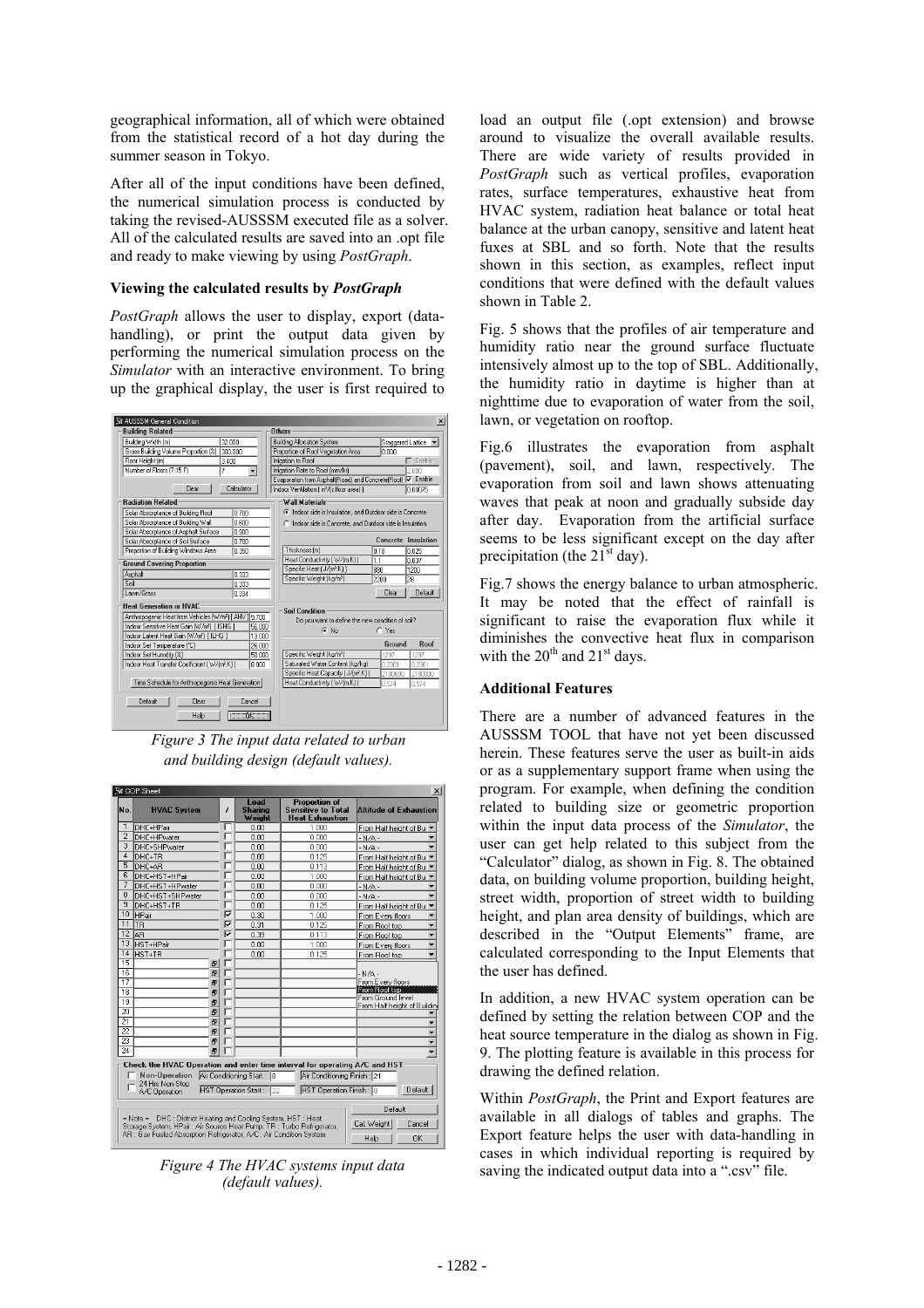#### *Viewer*

Viewer was developed to support the user's investigation of the primary results (called characteristic values) derived from the numerical experiments (243) previously done. The main concept is that the numerical experiments are based on the DOE theory. Secondly, the entire results obtained from each experiment were saved in one database (DB). Hence, from the DB, the user can instantly catch the results of characteristic values related to the defined initial conditions. In order to illustrate how to work Viewer, we created three hypothetical case studies and the respective conditions for discussion, as shown in Table 3. It can be noted that Case A is assumed to be the relaxation case, whereas Case B is supposed to be an extremely severe case (i.e., it exhibits a severe UHI effect). Case C is defined as having a severity halfway between that of Case A and that of Case B.

In this example, the characteristic values mentioned above are as follows: air temperature at 1.2 m height and in whole canopy, sensitive-latent thermal requirement for building air-conditioning, sensitivelatent exhaustive heat from HVAC systems, sensitive-latent heat flux at the SBL, and energy balance fluxes (net radiation, convection, and evaporation) at the top of the building canopy. These results are available only for the daily maximum,

*Table 2 Basic assumptions of the example for its input data.* 

| <b>Street</b><br>Configuration                      | building width = $32$ m, road width = $16.88$<br>m, building height=23.8 m, building<br>volume proportion $=700\%$ ,<br>gross building volume proportion $=300\%$ |  |  |
|-----------------------------------------------------|-------------------------------------------------------------------------------------------------------------------------------------------------------------------|--|--|
| Street grid pattern                                 | Staggered array                                                                                                                                                   |  |  |
| Reflectance of Solar<br>Radiation                   | Building wall=0.4, asphalt (pavement)<br>$=0.1$ , soil=0.3, lawn=0.25                                                                                             |  |  |
| Wall materials                                      | Indoor side insulation $(25mm)$ + outdoor<br>side concrete (180mm)                                                                                                |  |  |
| Glazing                                             | Transparent glass thickness $= 6$ mm, ratio of<br>glazing 35%                                                                                                     |  |  |
| Rooftop finishing                                   | Soil $(10cm) + 0\%$ lawn                                                                                                                                          |  |  |
| Ground covering ratio                               | Asphalt (pavement) : soil : lawn= $1:1:1$                                                                                                                         |  |  |
| Anthropogenic heat from<br>vehicles (at the peak)   | 9.7W per square meter of the area of the<br>block                                                                                                                 |  |  |
| Indoor heat generation of<br>building (at the peak) | Sensitive heat=56W per square meter of the<br>area of the room,<br>latent heat=13W per square meter of the<br>area of the room                                    |  |  |
| <b>HVAC</b> Systems                                 | Air Source Heat Pump ( <i>Hpair</i> ) = $30\%$ ,<br>Turbo Refrigerator $(TR) = 31\%$ ,<br>Gas Fueled Absorption Refrigerator<br>$(AR) = 39\%$                     |  |  |
| Setting of air-<br>conditioning                     | 26°C, RH=50% constant (8:00 - 21:00),<br>ventilation $2.7m3/hr$                                                                                                   |  |  |

daily average, and/or daily minimum value on the  $20<sup>th</sup>$  and  $21<sup>st</sup>$  days, respectively.



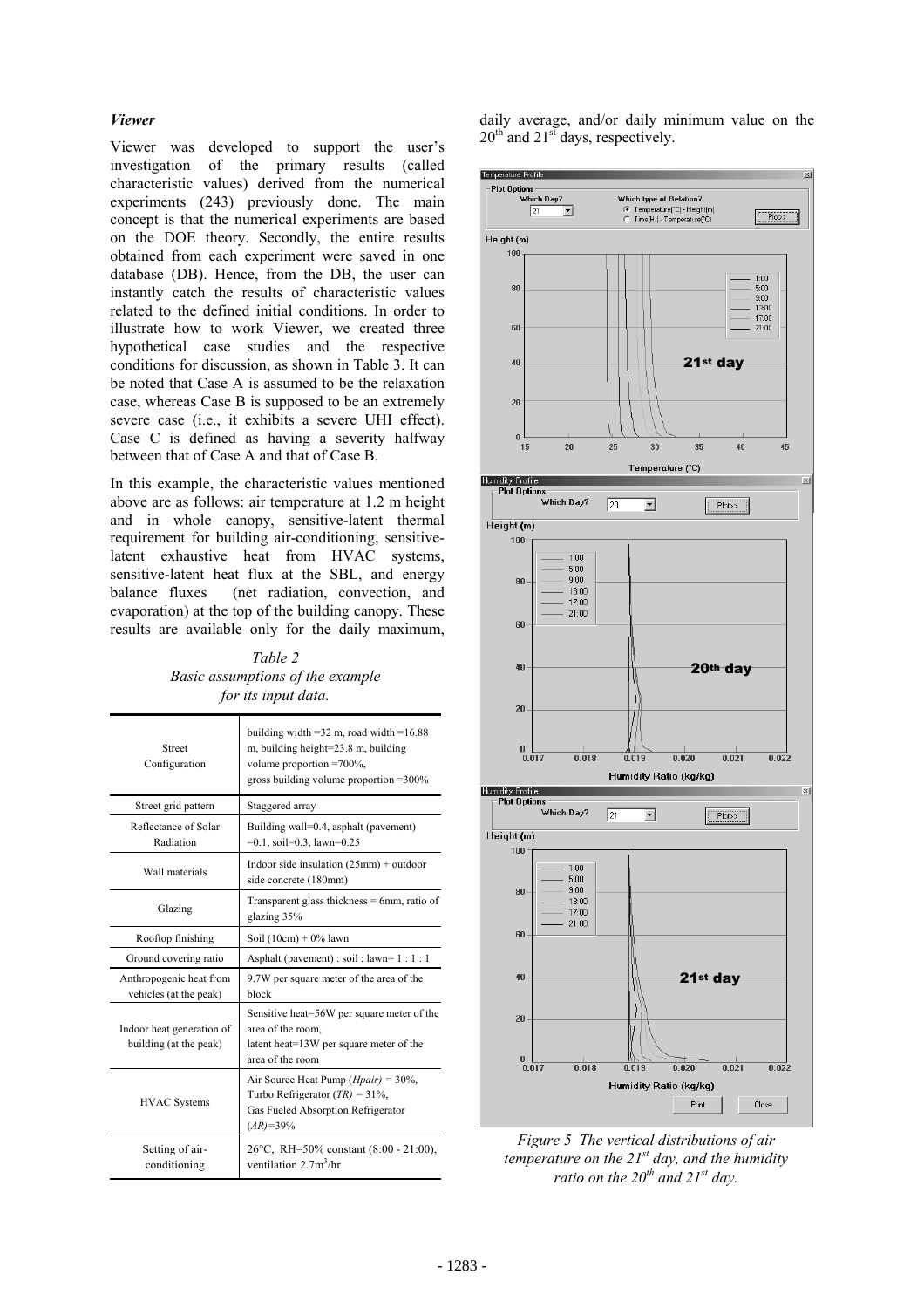

*Figure 6 The evaporation from soil, asphalt, and lawn.* 



*Figure 7 Energy balance to urban atmospheric air.* 

From the comparison graphs shown in Fig. 10, it was found that both the atmospheric temperature and exhaustive heat in Case B have attracted growing. These results agree with the supposed conditions, which, in this Case, involved a severe effect on the UHI.

#### **Developing Environment**

The AUSSSM TOOL was developed as an advanced Windows application by using the powerful features of Visual Basic (VB) programming to offer the user a graphical interface. On the other hand, the revised-AUSSSM executed a file called Solver, the core of performing the numerical simulation process, which was written in and complied with Fortran. The Solver was utilized like a computing processor together with the AUSSSM TOOL, offering the user an interactive and easy-to-follow environment.

Although the program seemed clear and simple, a number of help features were included to allow the user to implement and understand it more easily. This comprehensive help function was documented

on RoboHELP Office, and is provided in the Simulator, PostGraph, and Viewer, respectively, to provide the user with a variety of information, including an introduction to the revised-AUSSSM and details of its methodology, how to get started using the program, many useful techniques to



*Figure 8 Convenient dialog to define the condition related to building size or geometric proportion.*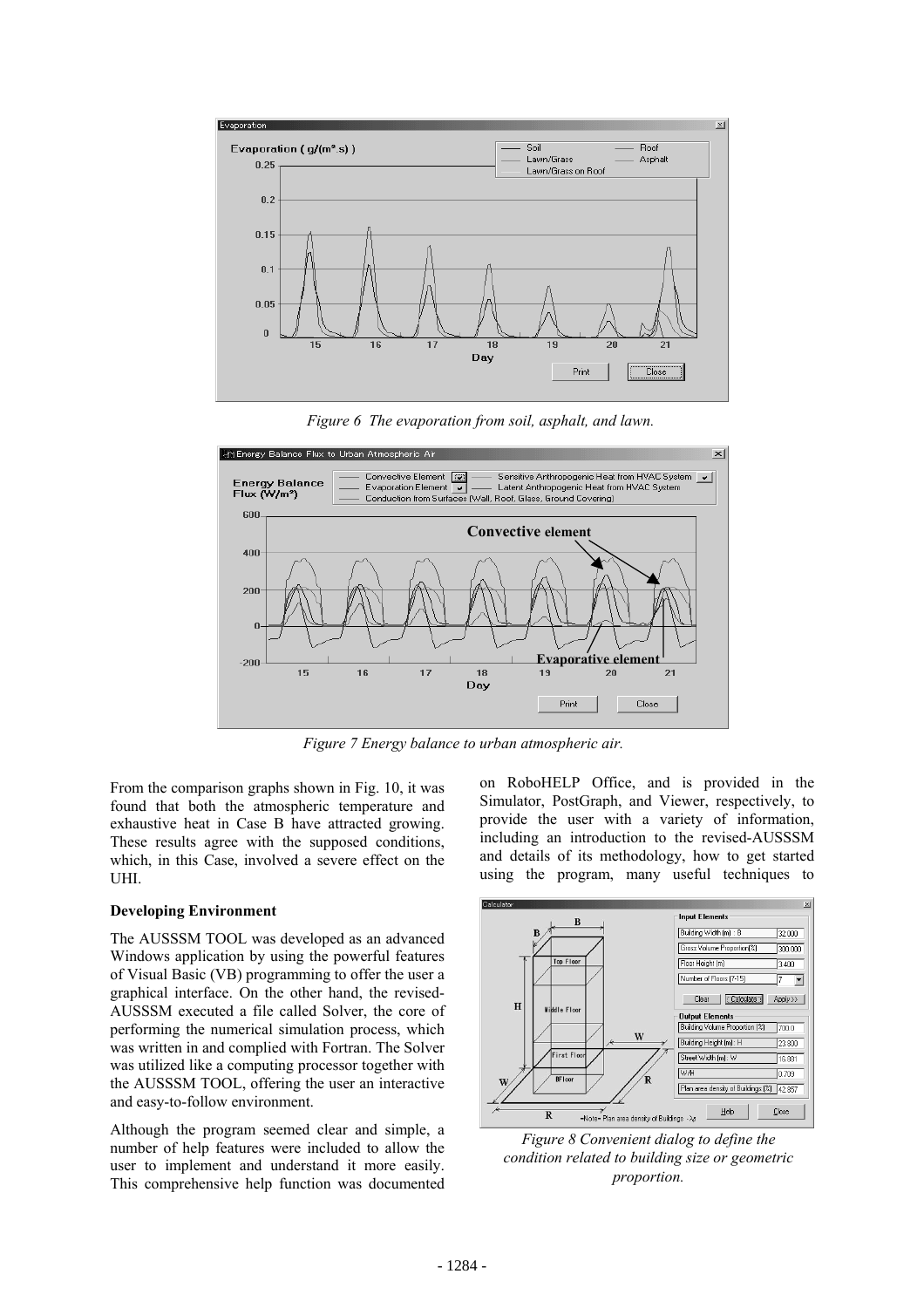

*Figure 9 COP-Heat source temperature relation setting dialog.* 

facilitate effective using, and so on. Fig. 11 demonstrates a help dialog available in Viewer.

Finally, the program install package is prepared with InstallShield Express. This package includes many files devoted to the software itself and the entire source codes in both VB and Fortran.

### **CONCLUSIONS**

The revised-AUSSSM, relevant methodologies, and development of the AUSSSM TOOL for coupling simulation with a building thermal system and urban climatology to estimate Urban Heat Island effects in quantitative terms are described in detail. We have outlined the three parts of the AUSSSM TOOL: the *Simulator*, the *PostGraph*, and the *Viewer*, which offer the user different respective features. *Simulator* provides a wide range of condition settings and full numerical simulation results corresponding to the

*Table 3 The supposed conditions for Case A, B and C* 

|                                                     | Case A                   | <b>Case B</b>           | <b>Case C</b>             |
|-----------------------------------------------------|--------------------------|-------------------------|---------------------------|
| Building Volume proportion                          | 1300%                    | 700%                    | 1000%                     |
| Gross building volume<br>proportion                 | 150%                     | 350%                    | 250%                      |
| Ground covering proportion                          | 0:1                      | 1:0                     | 1:1                       |
| Proportion of Glazing area                          | 85%                      | 35%                     | 60%                       |
| Reflectance of Solar<br>Radiation for building wall | 0.8                      | 0.2                     | 0.5                       |
| Indoor sensitive and latent<br>heat generation      | Default                  | x2 times                | $x1.5$ times              |
| Indoor set temperature                              | $28^{\circ}$ C           | $24^{\circ}$ C          | $26^{\circ}$ C            |
| <b>HVAC</b> system                                  | <b>DHC</b>               | Stand-<br>alone         | Stand-<br>alone<br>$+HST$ |
| Proportion of roof top<br>vegetation area           | 100%                     | 0%                      | 50%                       |
| HVAC system operating time<br>interval              | 8am-<br>21 <sub>pm</sub> | 20 <sub>pm</sub><br>8am | 12 <sub>pm</sub><br>1am   |
| Reflectance of Solar radiation<br>for roof top      | 0.8                      | 0 <sub>3</sub>          | 0.5                       |
| Reflectance of Solar radiation<br>for asphalt       | 0.8                      | 0.1                     | 0.5                       |

defined initial conditions, which will no doubt make it useful for climatological researchers or experts in urban thermal study who require detailed results for particular situations. *Viewer* works independently to provide the user with results of characteristic values without waiting for the simulation to be completed; the set of results is derived from numerical experiment results compacted into the DB. This database provides results that are adequate for the



*Figure 10 Comparison between Case A, Case B, and Case C provided by Viewer.*